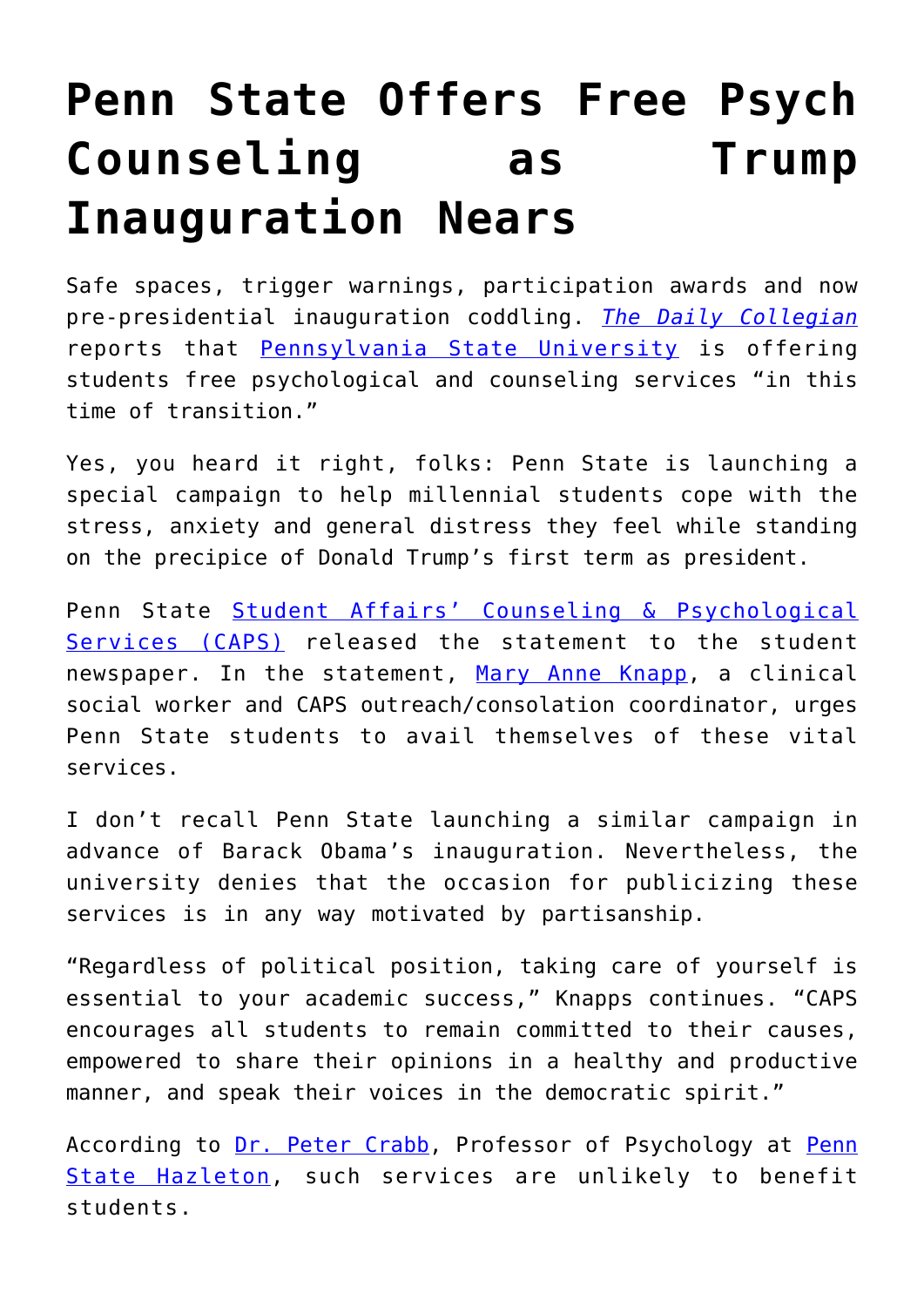*"Offering students psychological counseling as a fix for one of the most dangerous political situations the U. S. has ever faced is frankly Orwellian. Students who are concerned about the president-elect should get out in the streets and let their universities and their communities know that they are afraid and that they want a different future. They do not need soothing psychobabble."*

In the past, Penn State's sensitivity to student distress has been selective. The institution was recently **[smacked with a](https://www.insidehighered.com/news/2016/11/04/education-departments-historic-sanction-against-penn-state-clery-violations)** [record \\$2.4 million Clery Act fine](https://www.insidehighered.com/news/2016/11/04/education-departments-historic-sanction-against-penn-state-clery-violations) for failing to report a series of crimes on campus, including child rapes committed by former assistant football coach Jerry Sandusky and sexual assaults against female students by the school's football players.

[Jake New at](https://www.insidehighered.com/news/2016/11/04/education-departments-historic-sanction-against-penn-state-clery-violations) *[InsideHigerEd](https://www.insidehighered.com/news/2016/11/04/education-departments-historic-sanction-against-penn-state-clery-violations)* [reports](https://www.insidehighered.com/news/2016/11/04/education-departments-historic-sanction-against-penn-state-clery-violations) a case in which Penn State's [disgraced former head football coach Joe Paterno](https://www.nytimes.com/2016/09/17/sports/ncaafootball/why-is-penn-state-celebrating-joe-paterno.html) protected a bunch of bellicose football players from being disciplined.

When it comes to child-sex-abuse cases and student-on-student violence (as opposed to the inauguration of a populist Republican president), Penn State has more of a look-theother-way attitude.

As I've **previously noted**, this general trend toward coddling young adults is disturbing. It makes them over-dependent on parents, teachers and school administrators. Instead of giving young people the room to experience and cope with challenging circumstances on their own, colleges and universities place them in virtual cocoons (e.g. so-called 'safe spaces'), protecting them from life's ugly realities, such as sexism, racism, homophobia and, yes, conservative politics.

Penn State students have access to counseling and psychological services throughout their time at university. However, using Trump's upcoming inauguration as an excuse to launch a special coddling campaign is disappointing. It